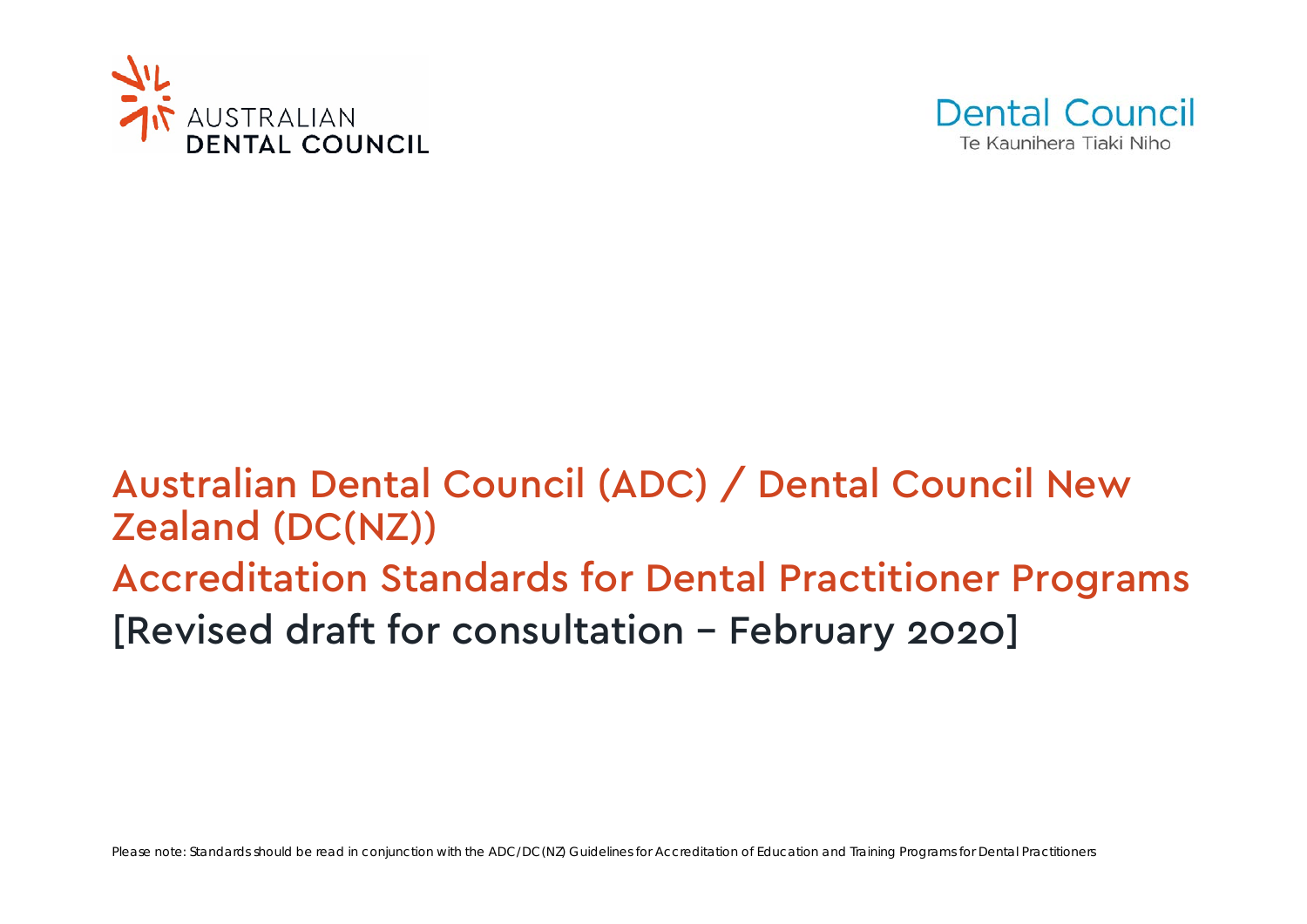



PO Box 13278 PO Box 10-448 Law Courts Victoria 8010 News 2008 2008 2010 Nellington 6143 Australia **New Zealand** 

**Tel:** +61 (0) 3 9657 1777 **Tel:** +64 4 499 4820 **Fax:** +61 (0) 3 9657 1766 **Fax:** +64 4 499 1668 **Email:** [accreditation@adc.org.au](mailto:accreditation@adc.org.au) **Email:** inquiries@dcnz.org.nz **Web:** [www.adc.org.au](http://www.adc.org.au/) **Web:** www.dcnz.org.nz **ABN**: 70 072 269 900

© Australian Dental Council Ltd **Dental Council Ltd** Dental Council New Zealand

# Document Version Control

| Rev | Description    | Originator | Reviewed | Approved | Date       |
|-----|----------------|------------|----------|----------|------------|
| 1.0 | Implementation |            |          |          | 01/01/2016 |
| 2.0 | Revised draft  | ADC/DCNZ   |          |          |            |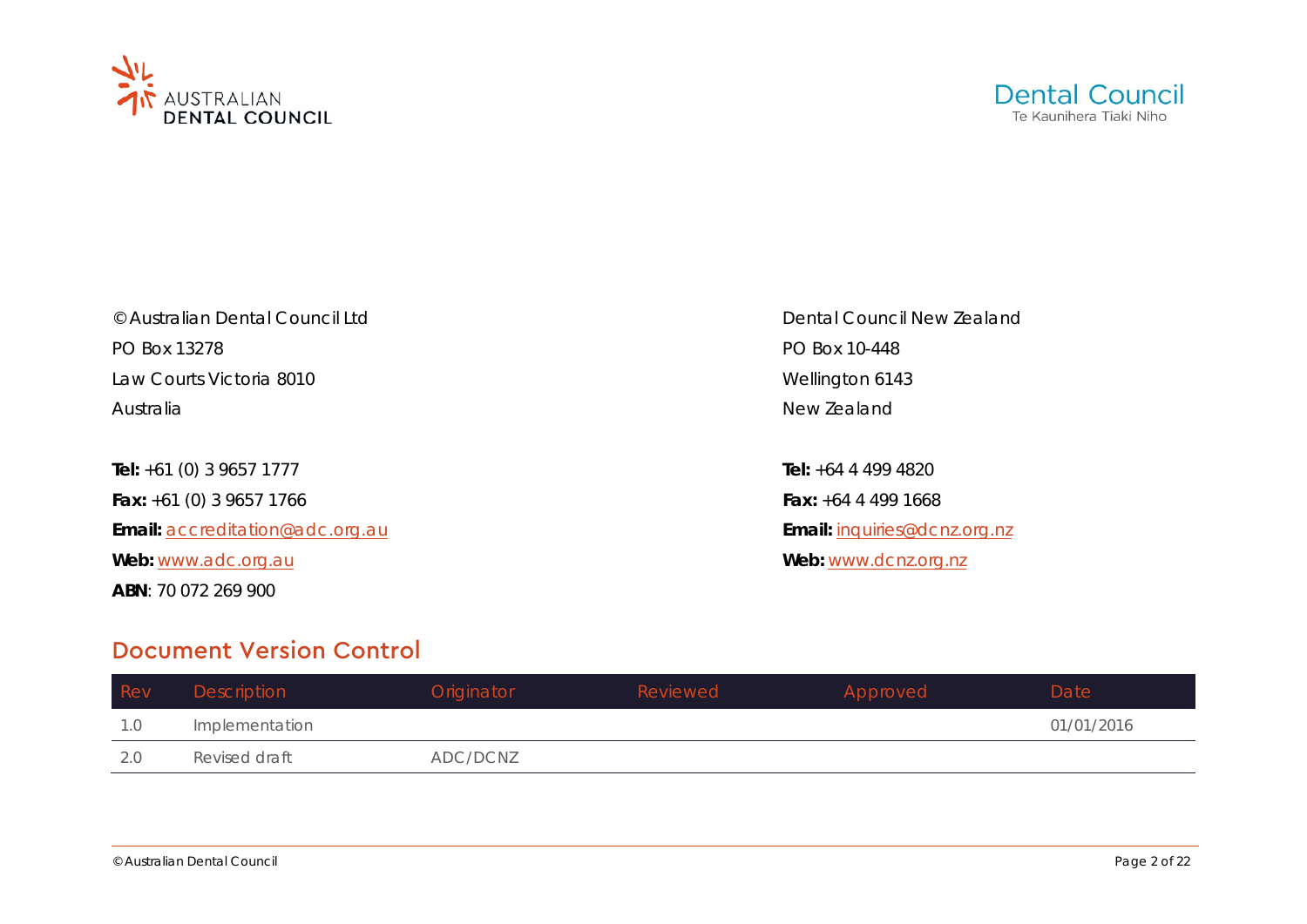



# Preamble

The *ADC/DC(NZ) Accreditation Standards for Dental Practitioner Programs* (the Standards) are endorsed by the ADC and approved by the DC(NZ) and the Dental Board of Australia (DBA) - pursuant to the *Health Practitioners Competence Assurance Act* 2003 (the Act – New Zealand) and *Health Practitioner Regulation National Law Act* 2009 (National Law - Australia). The Standards help to ensure that only suitably trained and qualified dental practitioners can register to practise in Australia and New Zealand. The Standards apply to all dental education programs that are approved/prescribed programs that enable graduates to apply for registration as dental practitioners in Australia and New Zealand. In Australia, the Standards also apply to programs that enable graduates to apply for endorsement of registration for conscious sedation.

The Standards comprise six domains:

- 1. Public safety
- 2. Academic governance and quality assurance
- 3. Program of study
- 4. The student experience
- 5. Assessment
- 6. Cultural competence for programs seeking accreditation in New Zealand
	- or

Cultural safety for programs seeking accreditation in Australian

Each Domain includes a standard statement that articulates the key purpose of the Domain. Each standard statement is supported by multiple criteria, which set out what is expected of an ADC/DC(NZ) accredited program in order to meet each standard statement. The criteria are not sub-standards that will be individually assessed. When assessing a program the ADC/DC(NZ) will have regard for whether each criterion is met, but will take an on-balance view of whether the evidence presented by a program provider clearly demonstrates that a particular Standard is met.

New programs and established programs are assessed against the same accreditation standards, although the assessment may be varied according to the circumstances of the program provider.

For queries related to these Standards contact the ADC via [accreditation@adc.org.au](mailto:accreditation@adc.org.au) or DC(NZ) via inquiries@dcnz.org.nz.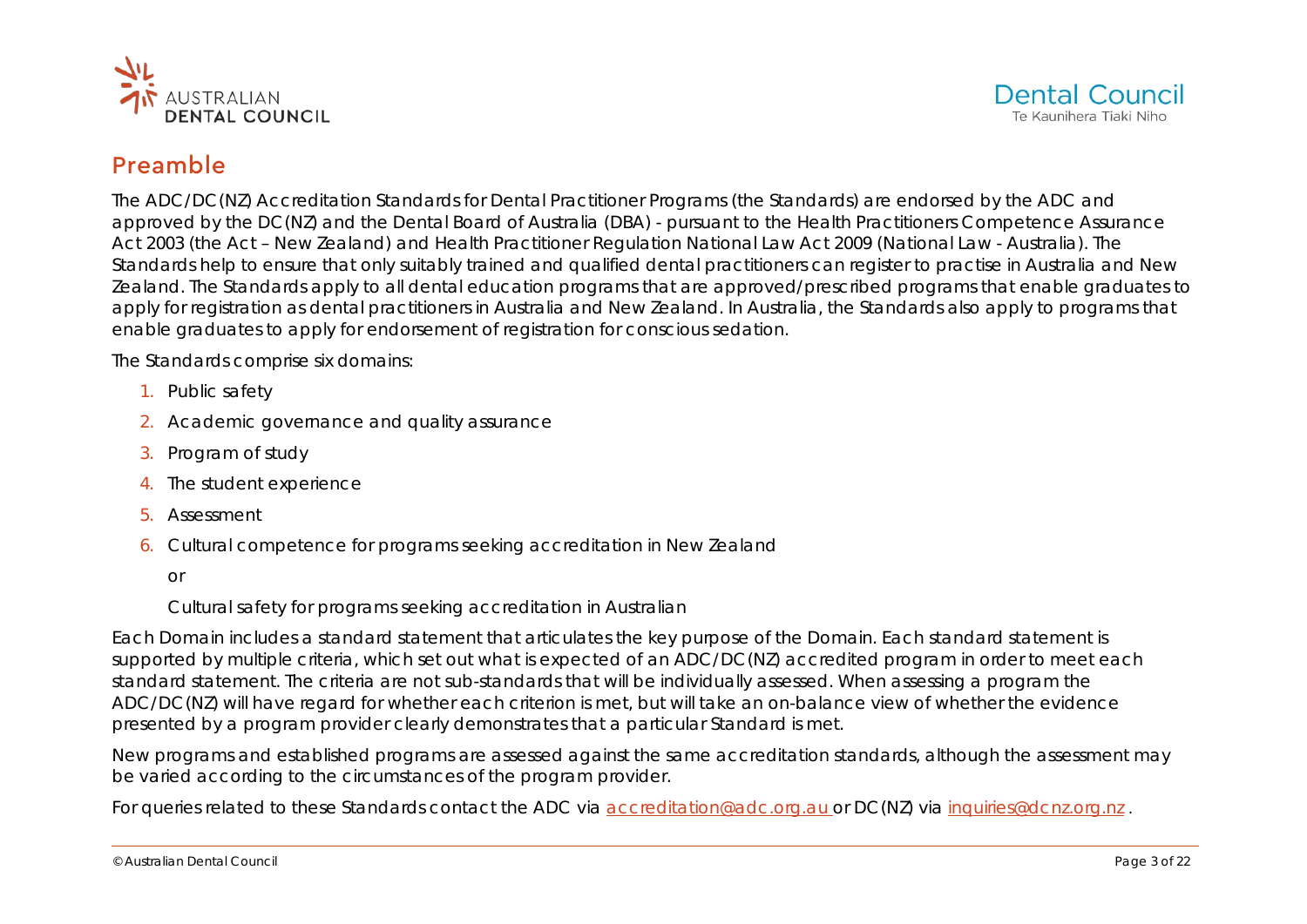



| Domain        | <b>Standard statement</b>    | Criteria |                                                                                                                                                                                                                        |
|---------------|------------------------------|----------|------------------------------------------------------------------------------------------------------------------------------------------------------------------------------------------------------------------------|
| Public safety | 1. Public safety is assured. | 1.1      | Protection of the public and the care of patients are prominent<br>amongst the guiding principles for the program, clinical training and<br>learning outcomes.                                                         |
|               |                              |          | 1.2 Student impairment screening and management processes are<br>effective.                                                                                                                                            |
|               |                              | 1.3      | Students achieve the relevant competencies before providing<br>patient care as part of the program.                                                                                                                    |
|               |                              | 1.4      | Students are supervised by suitably qualified and registered dental<br>and/or health practitioners during clinical education.                                                                                          |
|               |                              | 1.5      | Health services and dental practices providing clinical placements<br>have robust health and safety, patient safety and quality and care<br>policies and processes and meet all relevant regulations and<br>standards. |
|               |                              | 1.6      | Patients consent to care by students.                                                                                                                                                                                  |
|               |                              | 1.7      | In Australia, all students are registered with the relevant regulatory<br>authority/ies.                                                                                                                               |
|               |                              | 1.8      | Ensure that students understand the legal, ethical and professional<br>responsibilities of a registered dental practitioner.                                                                                           |
|               |                              | 1.9      | The program provider holds students and staff to high levels of<br>ethical and professional conduct.                                                                                                                   |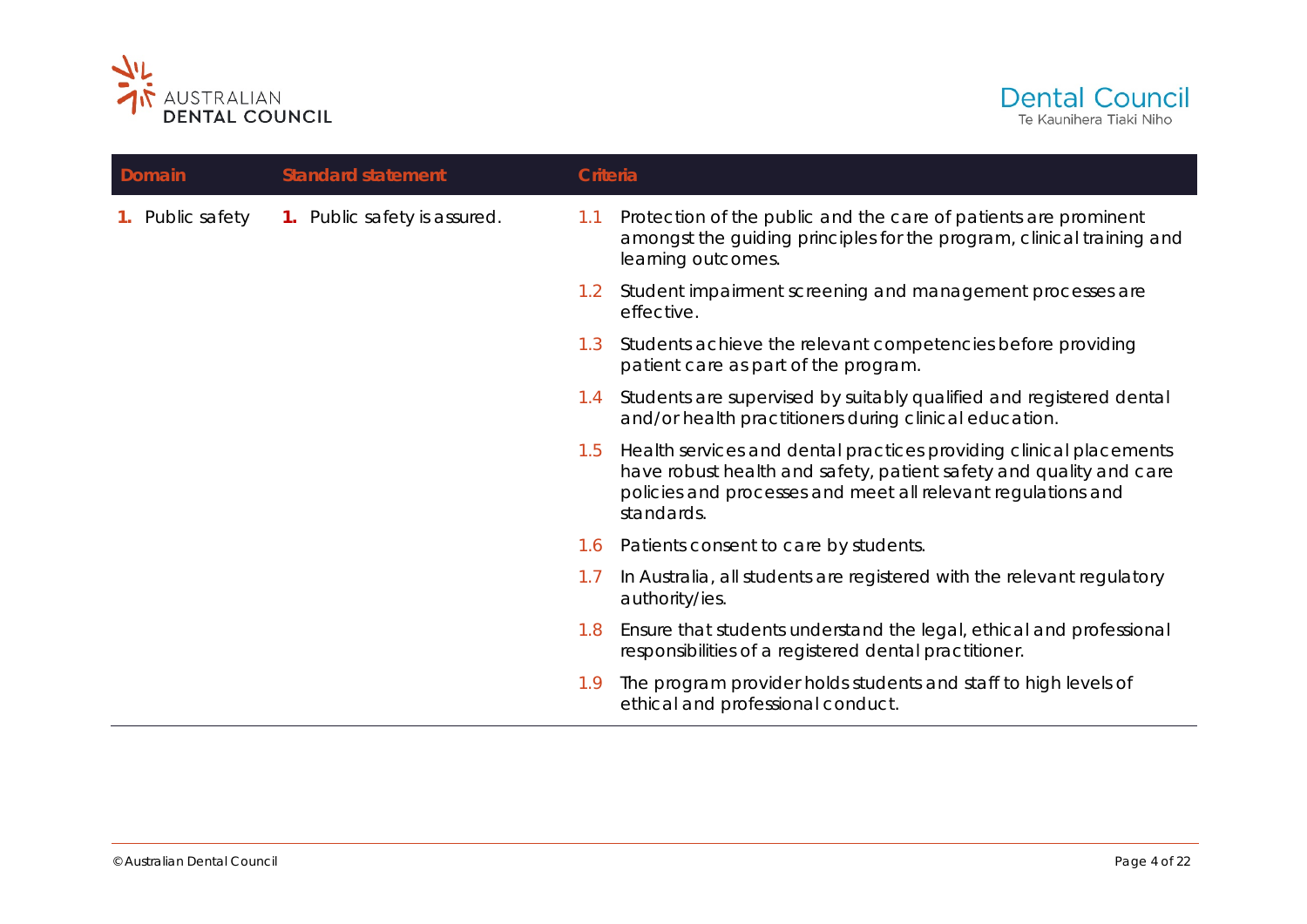



| Domain |                                          | <b>Standard statement</b> |                                                                             | Criteria |                                                                                                                                                                                |  |
|--------|------------------------------------------|---------------------------|-----------------------------------------------------------------------------|----------|--------------------------------------------------------------------------------------------------------------------------------------------------------------------------------|--|
|        | 2. Academic<br>governance<br>and quality |                           | 2. Academic governance and<br>quality assurance processes<br>are effective. | -2.1     | The program can demonstrate academic governance<br>arrangements are in place and include systematic monitoring,<br>review and improvement.                                     |  |
|        | assurance                                |                           |                                                                             | 2.2      | Students, patients, dental consumers, and internal and external<br>academic, and professional peers contribute to the program's<br>design, management and quality improvement. |  |
|        |                                          |                           |                                                                             | 2.3      | Mechanisms exist for responding within the curriculum to<br>contemporary developments in clinical practice and health<br>professional education.                               |  |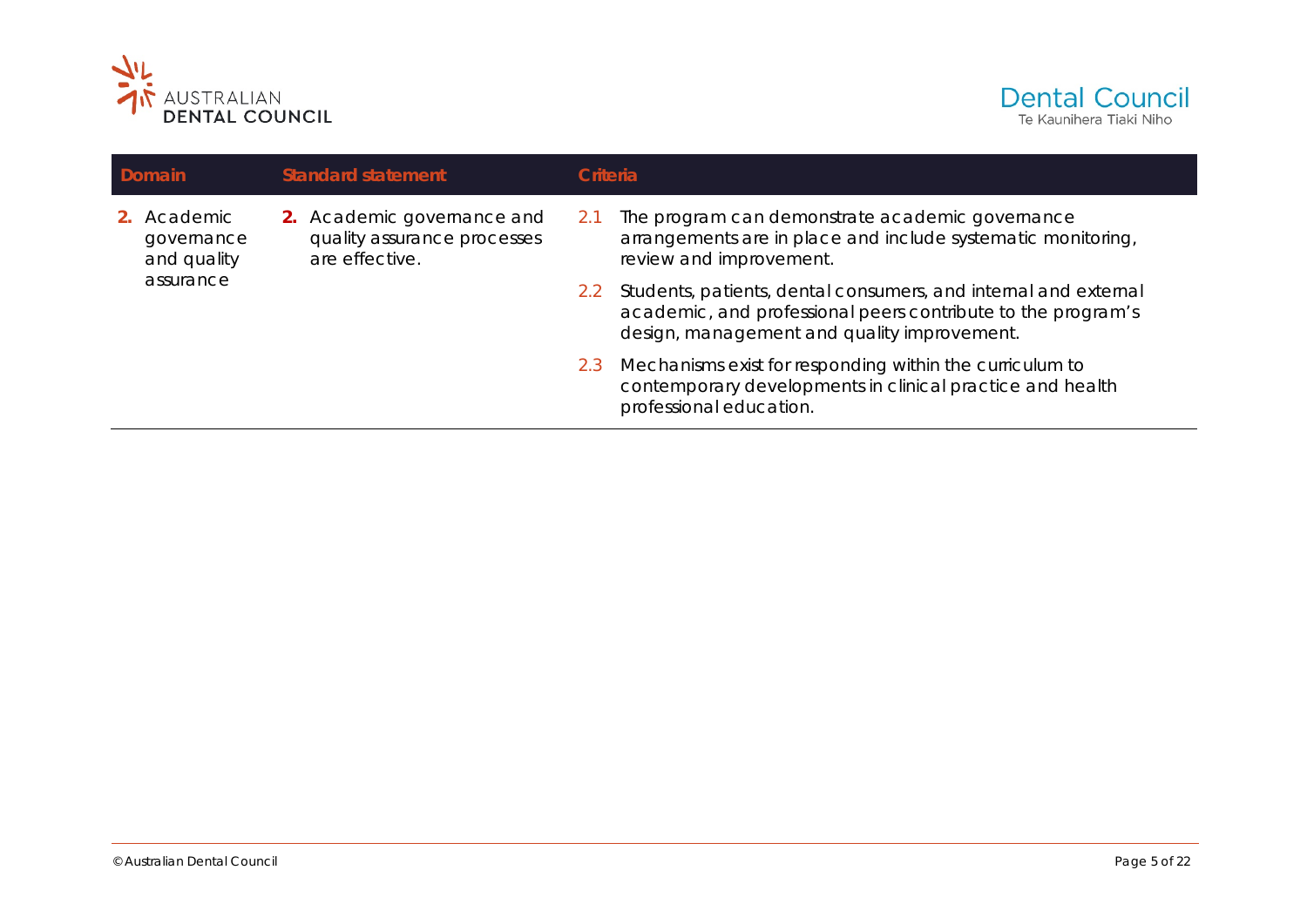



| Domain                 |  | <b>Standard statement</b>                                        | Criteria |                                                                                                                                                                                  |
|------------------------|--|------------------------------------------------------------------|----------|----------------------------------------------------------------------------------------------------------------------------------------------------------------------------------|
| 3. Program of<br>study |  | 3. Program design, delivery and<br>resourcing enable students to | 3.1      | A coherent educational philosophy informs the program's design<br>and delivery.                                                                                                  |
|                        |  | achieve the required<br>professional competencies.               | 3.2      | Program learning outcomes address all the required professional<br>competencies.                                                                                                 |
|                        |  |                                                                  | 3.3      | The quality, quantity and variety of clinical education is sufficient to<br>produce a graduate competent to practice across a range of<br>settings.                              |
|                        |  |                                                                  | 3.4      | Learning and teaching methods are intentionally designed and<br>used to enable students to achieve the required learning outcomes.                                               |
|                        |  |                                                                  | 3.5      | Graduates are competent in research literacy for the level and type<br>of the program.                                                                                           |
|                        |  |                                                                  | 3.6      | Students work with and learn from and about relevant dental and<br>health professions.                                                                                           |
|                        |  |                                                                  | 3.7      | Teaching staff are suitably qualified and experienced to deliver their<br>educational responsibilities.                                                                          |
|                        |  |                                                                  | 3.8      | Learning environments and clinical facilities and equipment are<br>accessible, well-maintained, fit for purpose and support the<br>achievement of learning outcomes.             |
|                        |  |                                                                  |          | 3.9 Cultural competence is articulated clearly, integrated in the<br>program and assessed, to ensure students are equipped to provide<br>care to diverse groups and populations. |
|                        |  |                                                                  |          | 3.10 The dental program has the resources to sustain the quality of<br>education that is required to facilitate the achievement of the<br>professional competencies.             |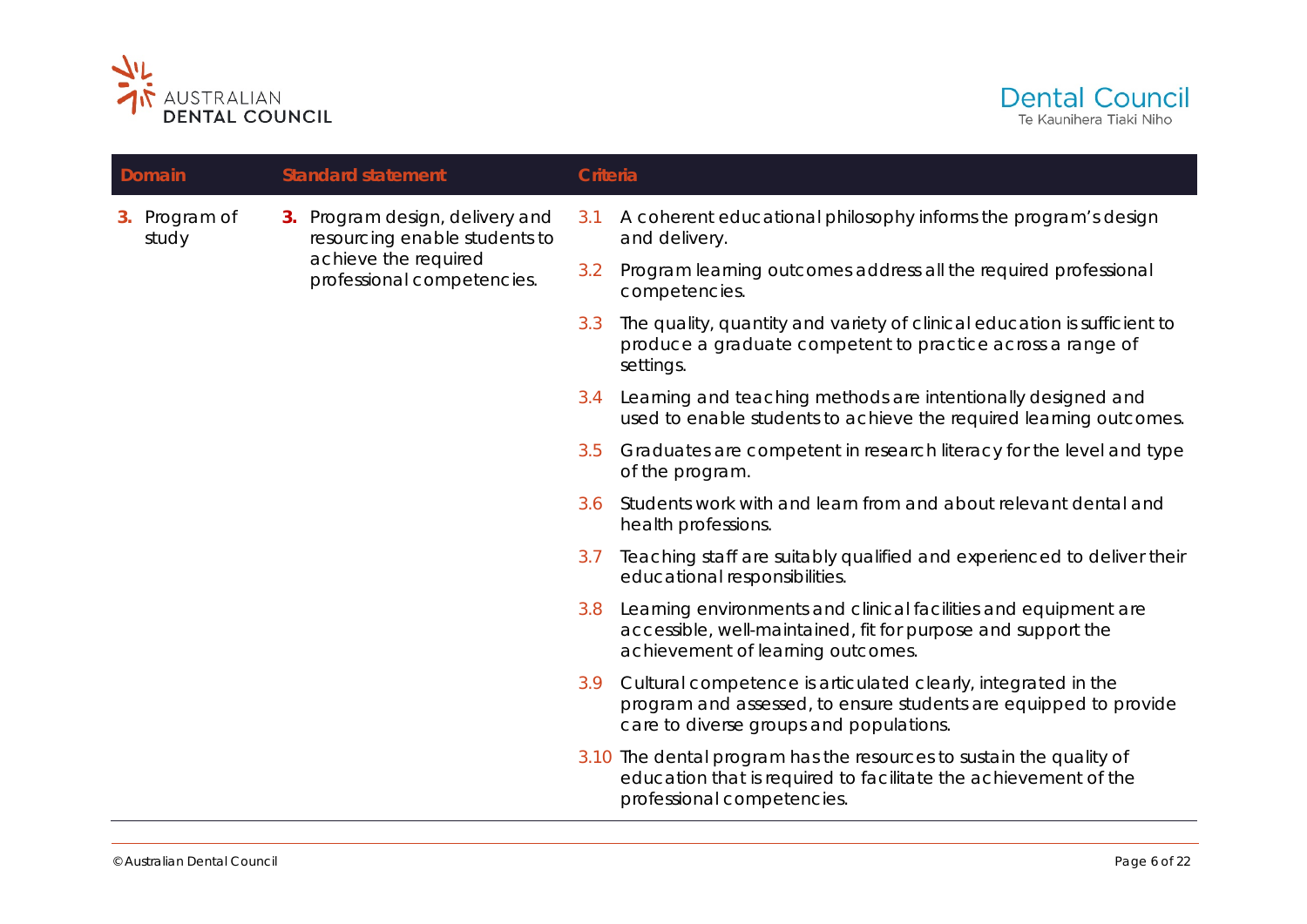



| Domain | <b>Standard statement</b> | <b>Criteria</b>                                                                                                                                                                                  |
|--------|---------------------------|--------------------------------------------------------------------------------------------------------------------------------------------------------------------------------------------------|
|        |                           | 3.11 Access to clinical facilities is assured, via formal agreements as<br>required, to sustain the quality of clinical training necessary to<br>achieve the relevant professional competencies. |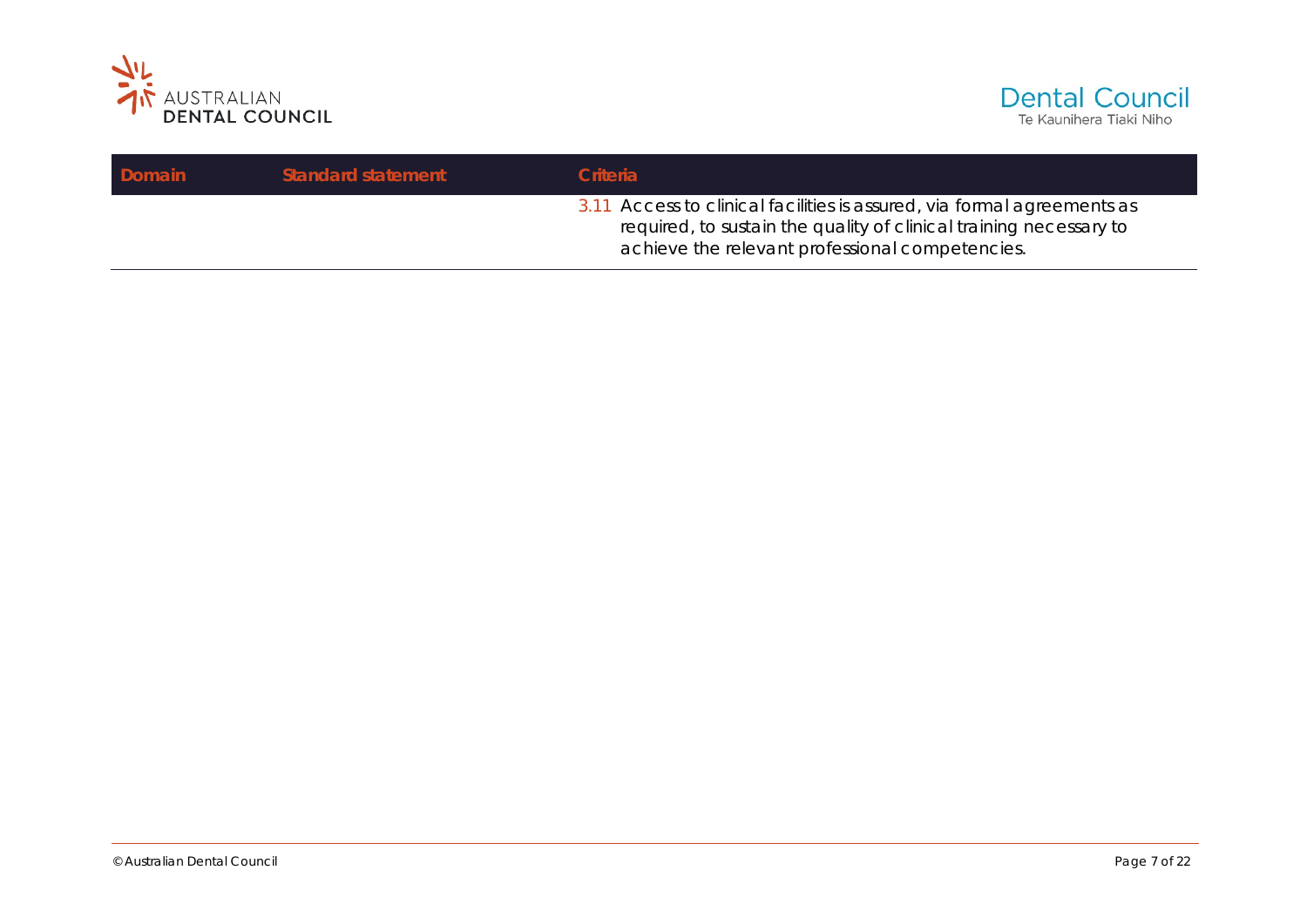



|  | Domain      |  | <b>Standard statement</b>                                  | Criteria |                                                                                                           |
|--|-------------|--|------------------------------------------------------------|----------|-----------------------------------------------------------------------------------------------------------|
|  | The student |  | 4. Students are provided with 4.1                          |          | Course information is clear and accessible.                                                               |
|  | experience  |  | equitable and timely access<br>to information and support. | 4.2      | Admission and progression requirements and processes are fair and<br>transparent.                         |
|  |             |  |                                                            | 4.3      | Students have access to effective grievance and appeals<br>processes.                                     |
|  |             |  |                                                            | 4.4      | The program provider identifies and provides support to meet the<br>academic learning needs of students.  |
|  |             |  |                                                            | 4.5      | Students are informed of and have access to personal support<br>services provided by qualified personnel. |
|  |             |  |                                                            | 4.6      | Students are represented within the deliberative and decision<br>making processes for the program.        |
|  |             |  |                                                            | 4.1      | Equity and diversity principles are observed and promoted in the<br>student experience.                   |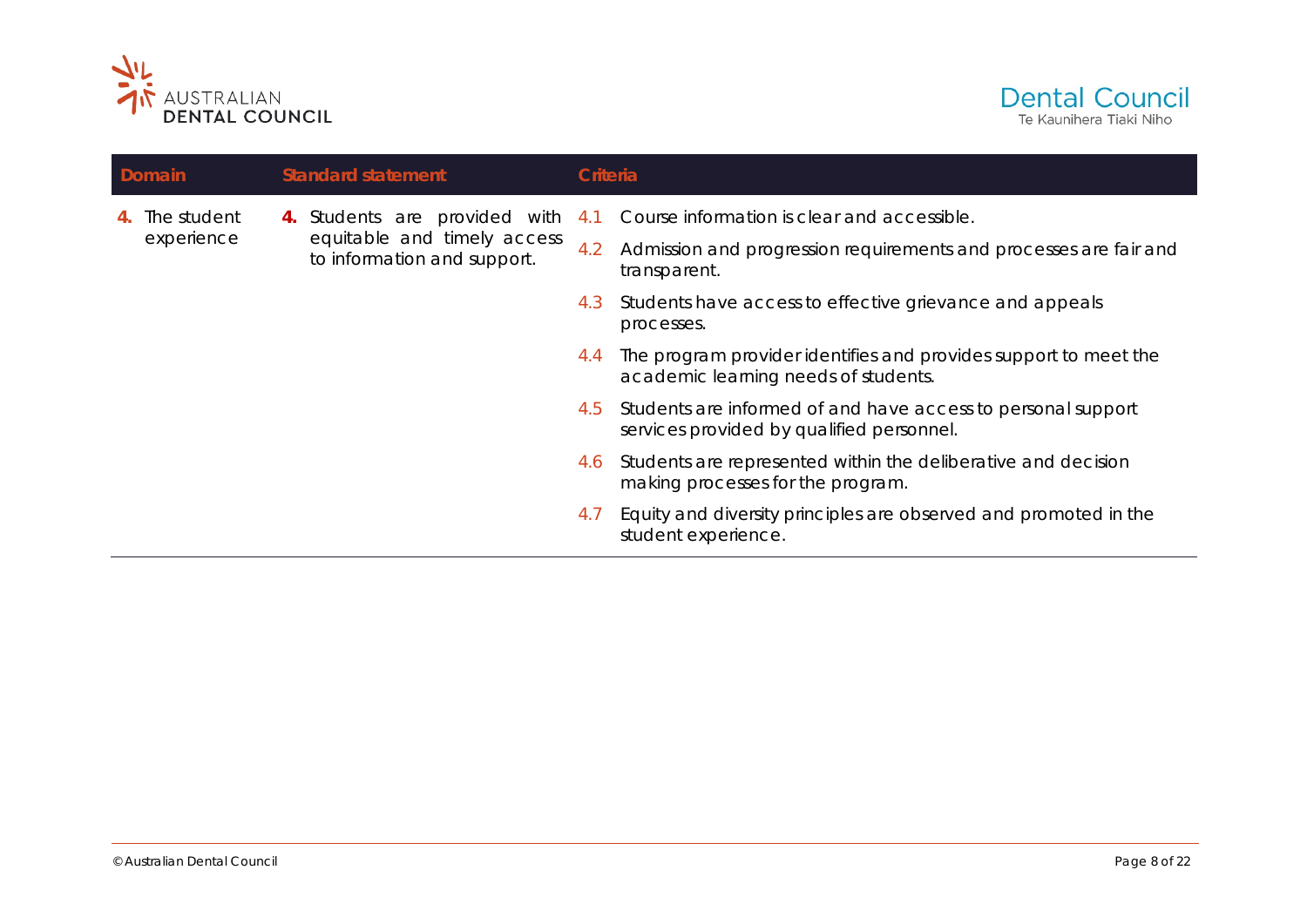



| Domain                       | <b>Standard statement</b>                                               | Criteria                                                                                                         |  |
|------------------------------|-------------------------------------------------------------------------|------------------------------------------------------------------------------------------------------------------|--|
| Assessment<br>b <sub>1</sub> | <b>5.</b> Assessment is fair, valid and<br>reliable to ensure graduates | There is a clear relationship between learning outcomes and<br>b.1<br>assessment strategies.                     |  |
|                              | are competent to practise.                                              | Learning outcomes are mapped to the required professional<br>5.2<br>competencies and are assessed.               |  |
|                              |                                                                         | Multiple assessment methods are used including direct observation<br>5.3<br>in the clinical setting.             |  |
|                              |                                                                         | A range of mechanisms ensure a consistent approach to<br>5.4<br>appropriate assessment and feedback to students. |  |
|                              |                                                                         | Suitably qualified and experienced staff, including external experts<br>5.5<br>for final year, assess students.  |  |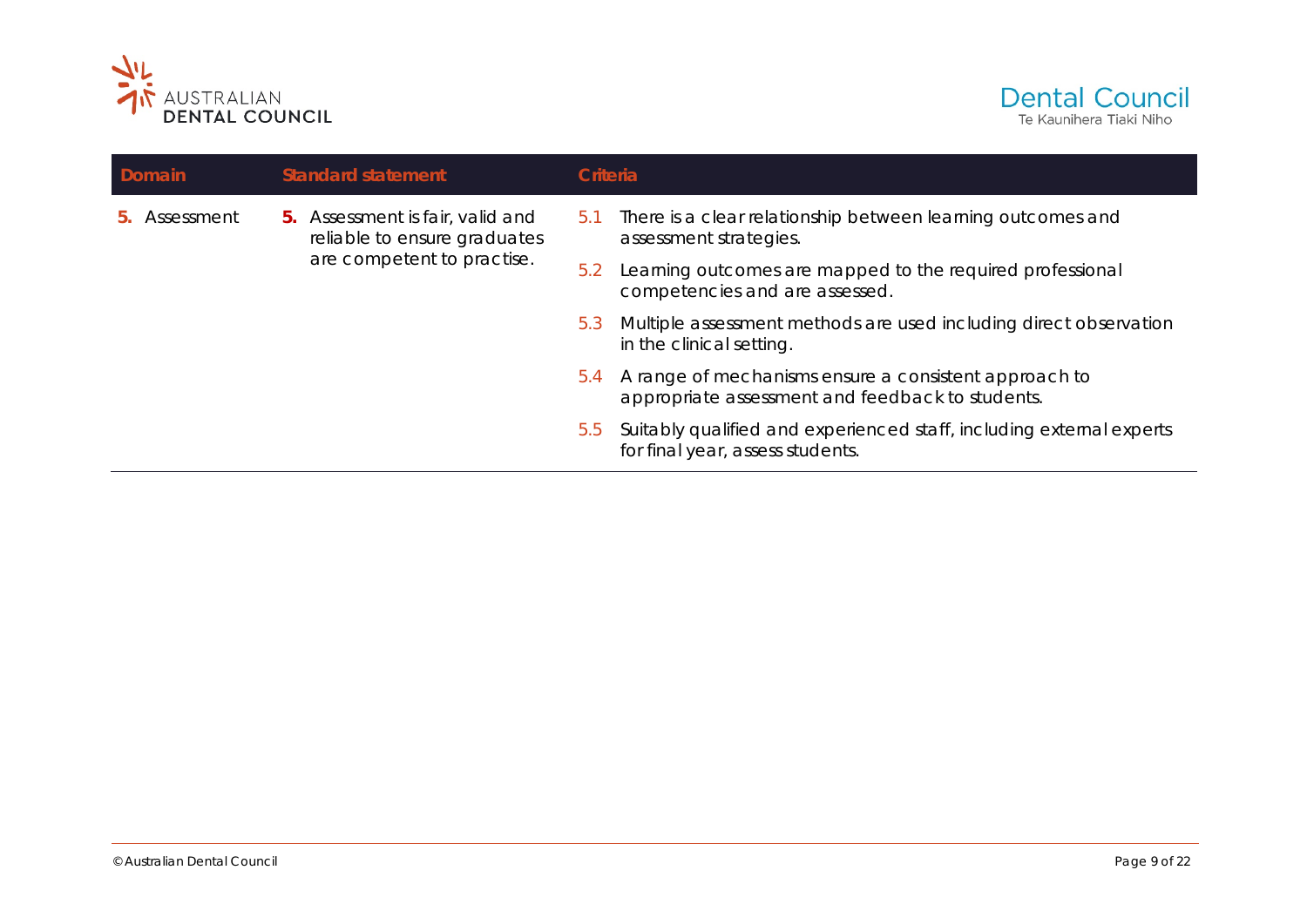



| Domain                                                 |  | <b>Standard statement</b>                                                      | Criteria |                                                                                                                                                                                                                                                      |
|--------------------------------------------------------|--|--------------------------------------------------------------------------------|----------|------------------------------------------------------------------------------------------------------------------------------------------------------------------------------------------------------------------------------------------------------|
| <b>6.</b> Cultural<br>competence                       |  | 6. The program ensures students<br>are able to provide culturally              | 6.1      | The program demonstrates its commitment to honouring the Treaty of<br>Waitangi as the foundation document of New Zealand.                                                                                                                            |
| (Applicable to<br>programs seeking<br>accreditation in |  | competent engagement and<br>appropriate care for Māori<br>and Pacific peoples. | 6.2      | The program upholds both the Articles and Principles of the Treaty<br>through its educational philosophy and delivery.                                                                                                                               |
| New Zealand)                                           |  |                                                                                | 6.3      | The program, staff and students understand the Maori perspective of<br>health and wellbeing, their beliefs and cultural practices as it pertains<br>to oral health in particular.                                                                    |
|                                                        |  |                                                                                |          | 6.4 Cultural understanding of Māori and Pacific peoples are integrated<br>throughout the program, clearly articulated in required learning<br>outcomes (including competencies that will enable effective and<br>respectful interaction with Māori). |
|                                                        |  |                                                                                |          | 6.5 Clinical experiences provide students with experience of providing<br>culturally competent care for Maori and Pacific peoples, and clinical<br>application of cultural competence is appropriately assessed.                                     |
|                                                        |  |                                                                                | 6.6      | There is a partnership in the design and management of the program<br>from Māori and Pacific peoples.                                                                                                                                                |
|                                                        |  |                                                                                | 6.7      | The program provider promotes and supports the recruitment,<br>admission, participation, retention and completion of the program by<br>Māori and Pacific peoples.                                                                                    |
|                                                        |  |                                                                                | 6.8      | The program provider ensures students are provided with access to<br>appropriate resources, and to staff and the community with specialist<br>knowledge, expertise and cultural capabilities, to facilitate learning<br>about Māori health.          |
|                                                        |  |                                                                                | 6.9      | The program recognises the important role of Maori Te Reo, Nga<br>Mokai o Ngā Whetu (Māori Dental Students' Association) and Te Aō                                                                                                                   |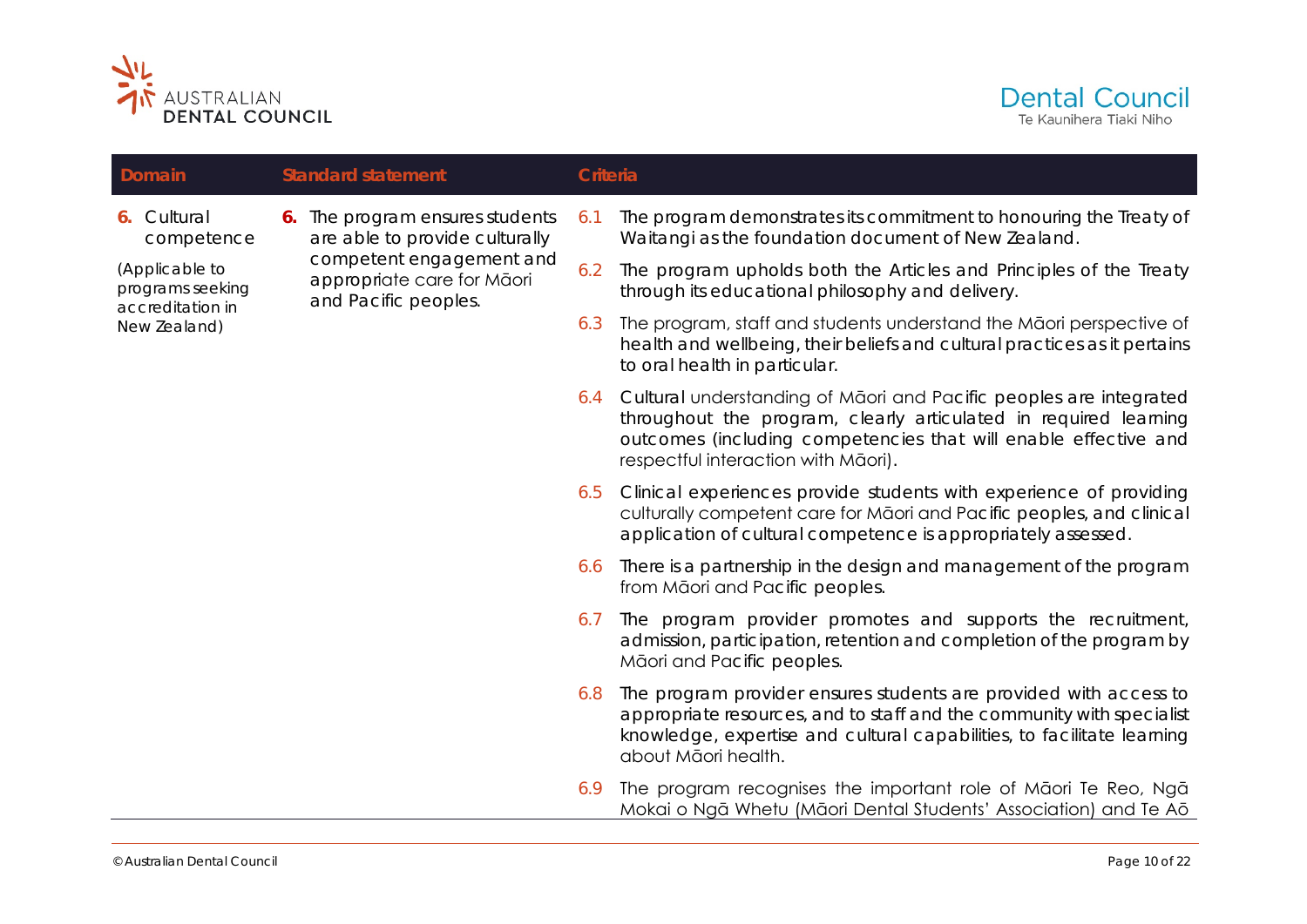



| Domain | <b>Standard statement</b> | <b>Criteria</b>                                                                                                     |
|--------|---------------------------|---------------------------------------------------------------------------------------------------------------------|
|        |                           | Marama (The New Zealand Maori Dental Association) in achieving<br>cultural competence to oral health practitioners. |
|        |                           | 6.10 Staff and students work and learn in a culturally appropriate<br>environment.                                  |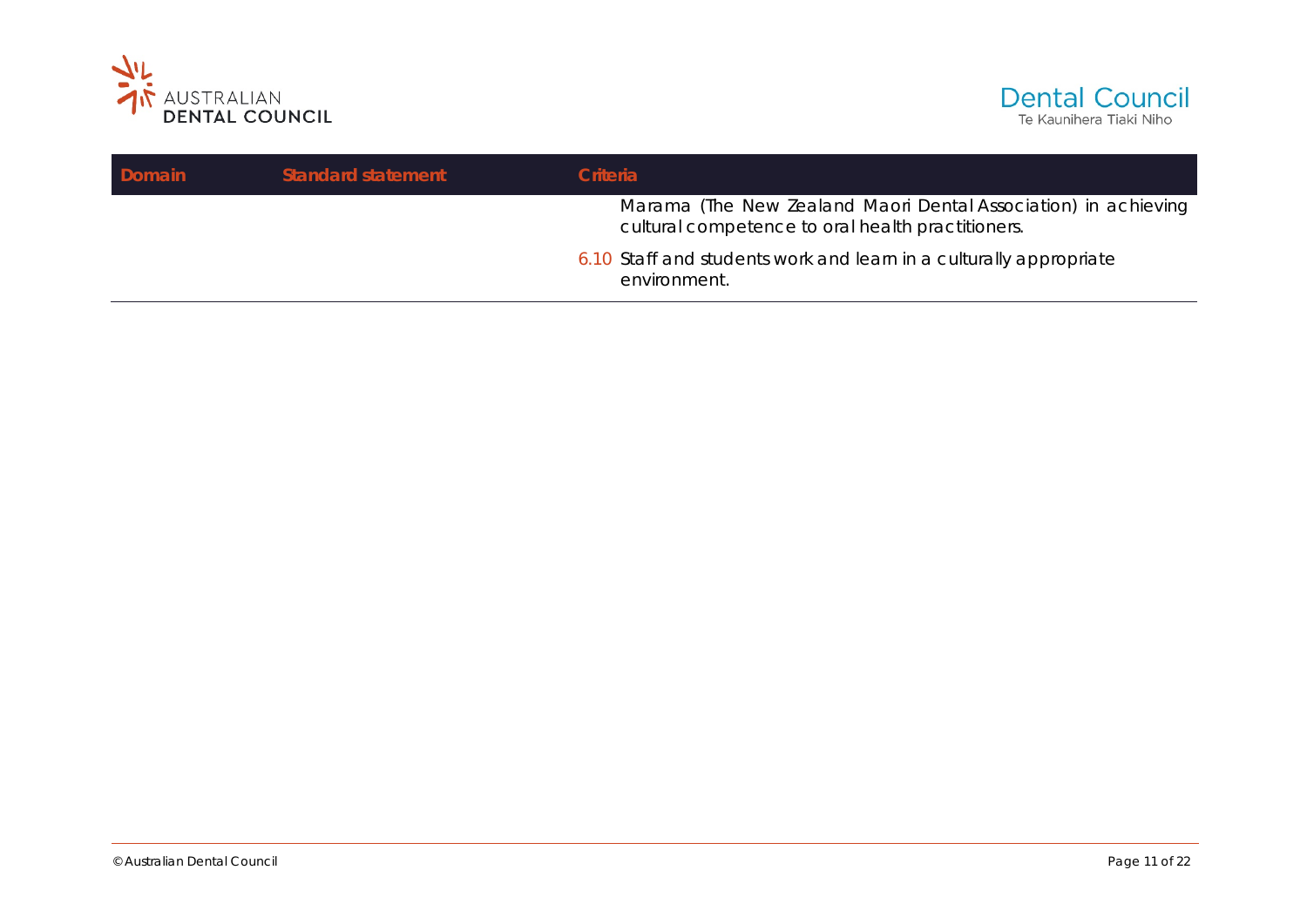



| Domain                                                               |    | <b>Standard statement</b>                                                                                                             | Criteria |                                                                                                                                                                                                                                                           |
|----------------------------------------------------------------------|----|---------------------------------------------------------------------------------------------------------------------------------------|----------|-----------------------------------------------------------------------------------------------------------------------------------------------------------------------------------------------------------------------------------------------------------|
| Cultural<br>6.<br>safety                                             | 6. | The program ensures students 6.1<br>are able to provide culturally<br>safe care for Aboriginal and<br>Torres Strait Islander Peoples. |          | There is external input into the design and management of the<br>program from Aboriginal and Torres Strait Islander Peoples.                                                                                                                              |
| (Applicable to<br>programs seeking<br>accreditation in<br>Australia) |    |                                                                                                                                       | 6.2      | The program provider promotes and supports the recruitment,<br>admission, participation, retention and completion of the program by<br>Aboriginal and Torres Strait Islander Peoples.                                                                     |
|                                                                      |    |                                                                                                                                       | 6.3      | Cultural safety is integrated throughout the program and clearly<br>articulated in required learning outcomes.                                                                                                                                            |
|                                                                      |    |                                                                                                                                       | 6.4      | Clinical experiences provide students with experience of providing<br>culturally safe care for Aboriginal and Torres Strait Islander Peoples.                                                                                                             |
|                                                                      |    |                                                                                                                                       | 6.5      | The program provider ensures students are provided with access to<br>appropriate resources, and to staff with specialist knowledge,<br>expertise and cultural capabilities, to facilitate learning about<br>Aboriginal and Torres Strait Islander health. |
|                                                                      |    |                                                                                                                                       | 6.6      | Staff and students work and learn in a culturally safe environment.                                                                                                                                                                                       |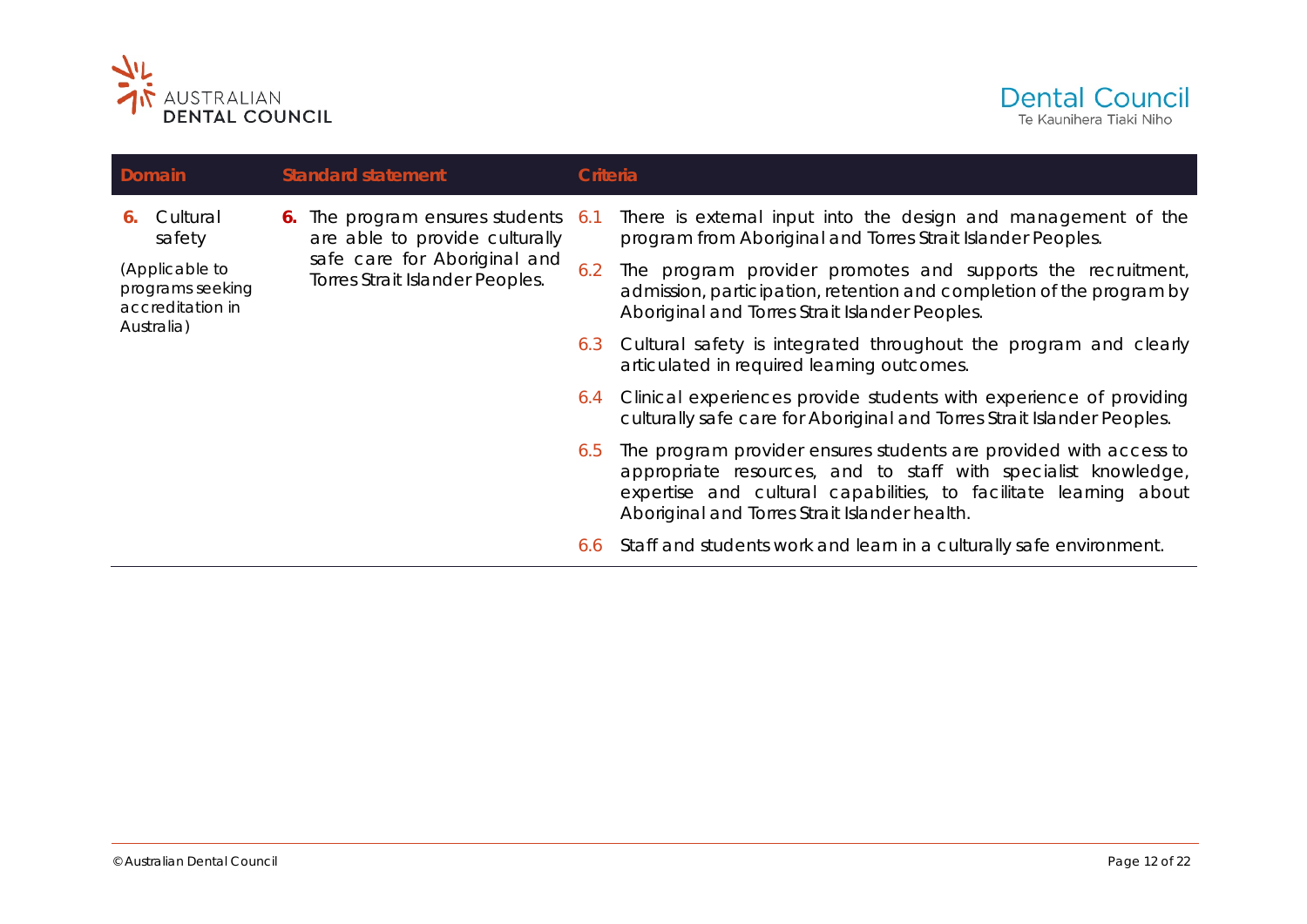

# Appendix 1 – Proposed changes to the ADC/DC(NZ) Accreditation standards for dental practitioner programs

This appendix highlights the changes proposed to the Standards in detail and should be read in conjunction with *Consultation paper - Proposed changes to the ADC/DC(NZ) Accreditation standards for dental practitioner programs* document.

When reading this document please note that text crossed out (e.g. strikethrough) is proposed to be deleted from the Standards. Text that appears as **bold** is proposed to be added to the Standards.

Editorial amendments are proposed to improve consistency, flow and understanding of the Standards. The intent of the Standards is not changed by these amendments. These amendments include:

- removing reference to *"attributes"* and referring to *"professional competencies"*
- using the term *"program provider"* (rather than *"provider")*
- simplifying *"program of study"* to *"program"* in the criteria
- deleting the word *"educational"* before program as this descriptor is deemed to be unnecessary
- deleting the word *"student"* in reference to *"learning outcomes"* as it is implicit that the *"learning outcomes"* pertain to students or trainees.

This document is provided as an aide to understand the proposed changes

### Preamble – newly added section

The addition of a preamble to the Standards in intended to provide a contextual background to their purpose.

This section is proposed to be added and provides reference to other important documents such as the accreditation guidelines.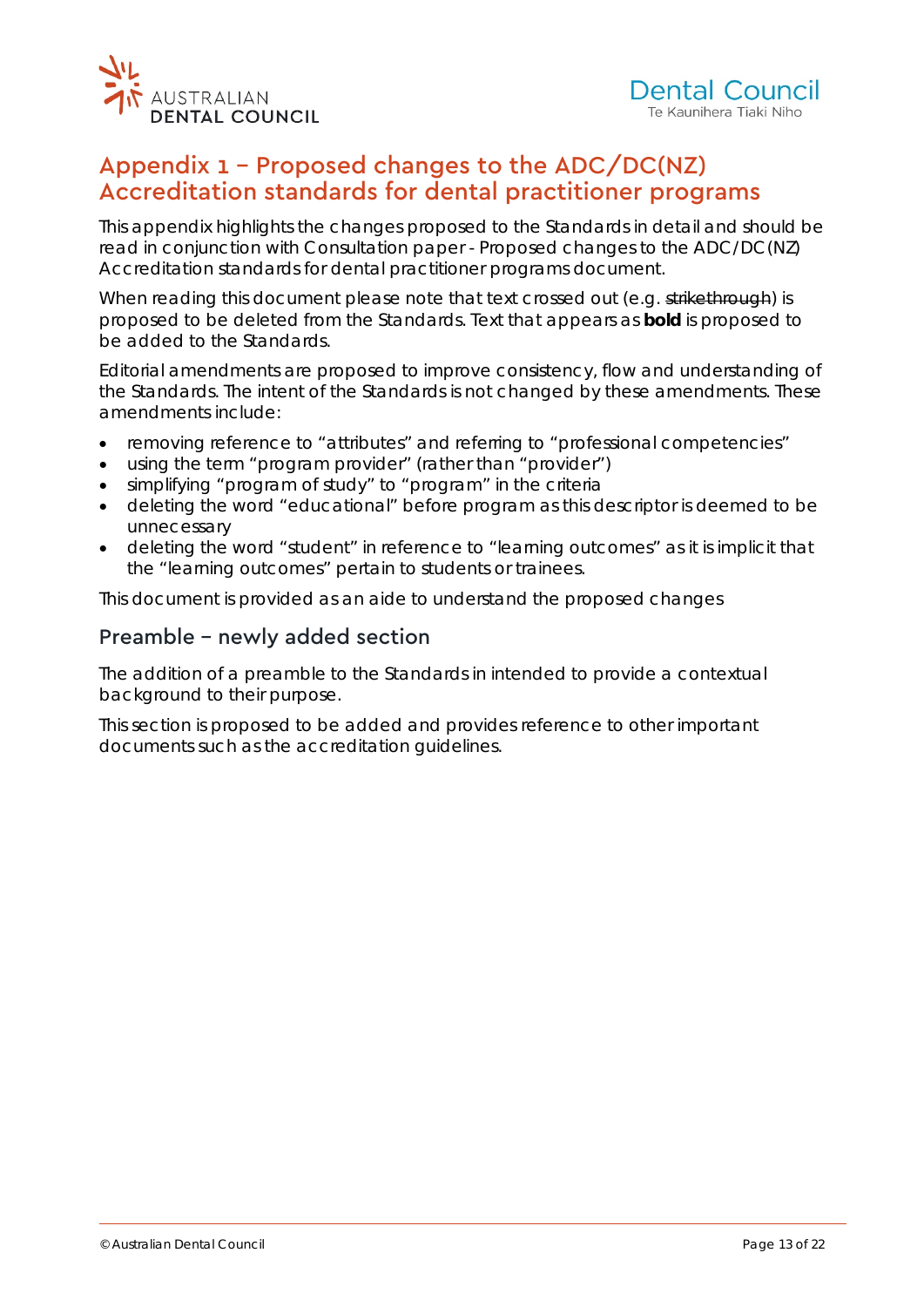



# Standard 1 – Public safety

| <b>Domain</b>    | <b>Standard statement</b>       | <b>Criteria</b> |                                                                                                                                                                                                                                      |
|------------------|---------------------------------|-----------------|--------------------------------------------------------------------------------------------------------------------------------------------------------------------------------------------------------------------------------------|
| 1. Public safety | 1. Public safety is<br>assured. | 1.1             | Protection of the public and the care of<br>patients are prominent amongst the<br>guiding principles of for the educational<br>program, clinical training and student<br>learning outcomes.                                          |
|                  |                                 | 1.2             | Student impairment screening and<br>management processes are effective.                                                                                                                                                              |
|                  |                                 | 1.3             | Students achieve the relevant<br>competencies before providing patient<br>care as part of the program.                                                                                                                               |
|                  |                                 | 1.4             | Students are supervised by suitably<br>qualified and registered dental and/or<br>health practitioners during clinical<br>education.                                                                                                  |
|                  |                                 | 1.5             | Health services and dental practices<br>providing clinical placements have<br>robust quality-health and safety, patient<br>safety and quality and care policies and<br>processes and meet all relevant<br>regulations and standards. |
|                  |                                 | 1.6             | Patients consent to care by students.                                                                                                                                                                                                |
|                  |                                 | 1.7             | Where required In Australia, all students<br>are registered with the relevant<br>regulatory authority/ies.                                                                                                                           |
|                  |                                 | 1.8             | Ensure that students understand the<br>legal, ethical and professional<br>responsibilities of a registered dental<br>practitioner.                                                                                                   |
|                  |                                 |                 | 1.9 1.8-The program education provider holds<br>students and staff to high levels of ethical<br>and professional conduct.                                                                                                            |

#### **Commentary**

• Criterion 1.5 has been revised as the criterion as worded has been broadly interpreted. The revised wording focusses on all policies and processes of clinical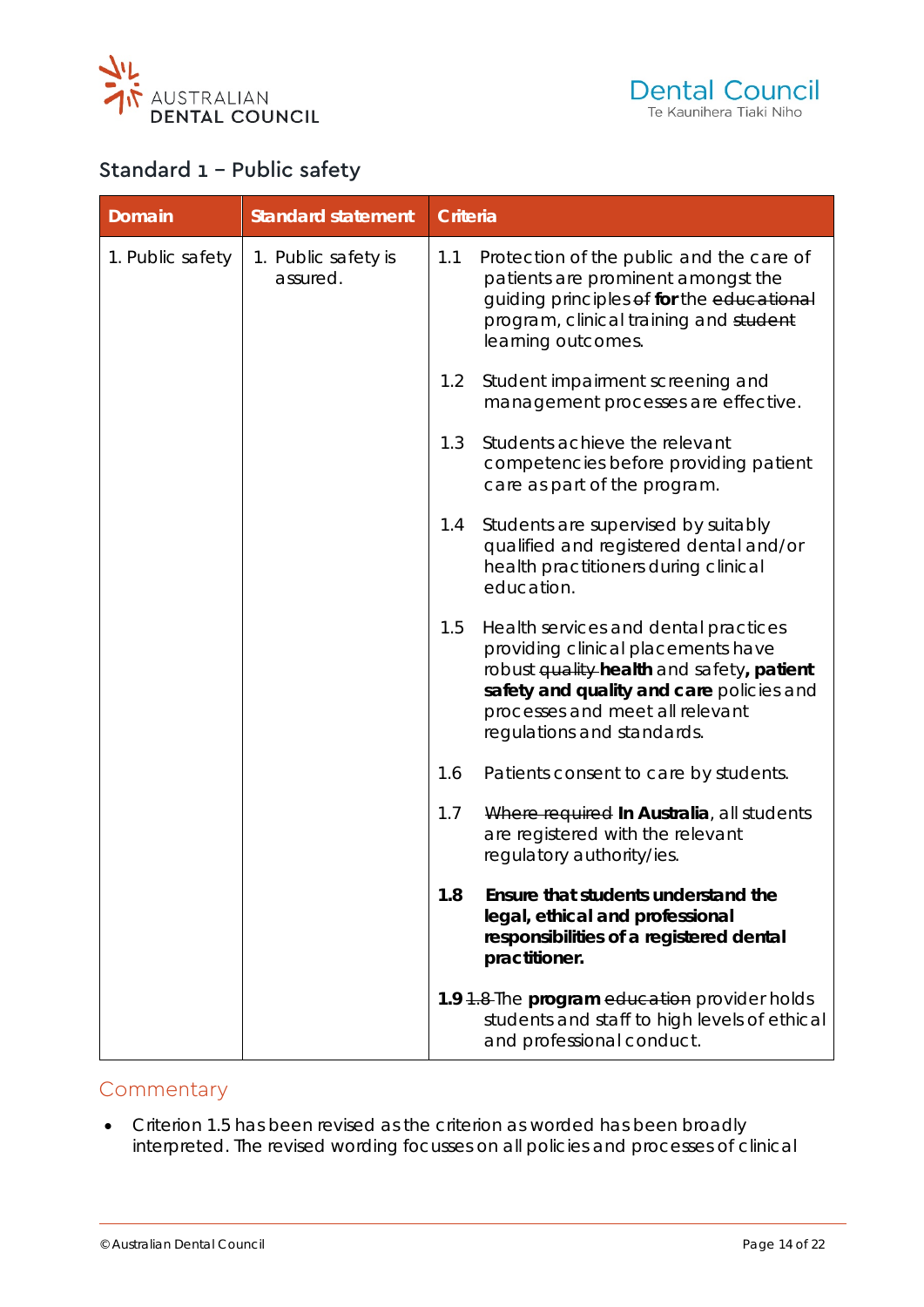



facilities in which students gain experience that assist to maintain a safe environment.

- Criterion 1.7 is relevant to student registration which is a requirement for Australian students. The criterion has been revised to reflect this.
- It is proposed to add a criterion relating to preparedness for working within a regulatory environment upon graduation. Criterion 1.8 is proposed to be added. The additional criterion has necessitated a renumbering of the current criterion 1.8 to 1.9.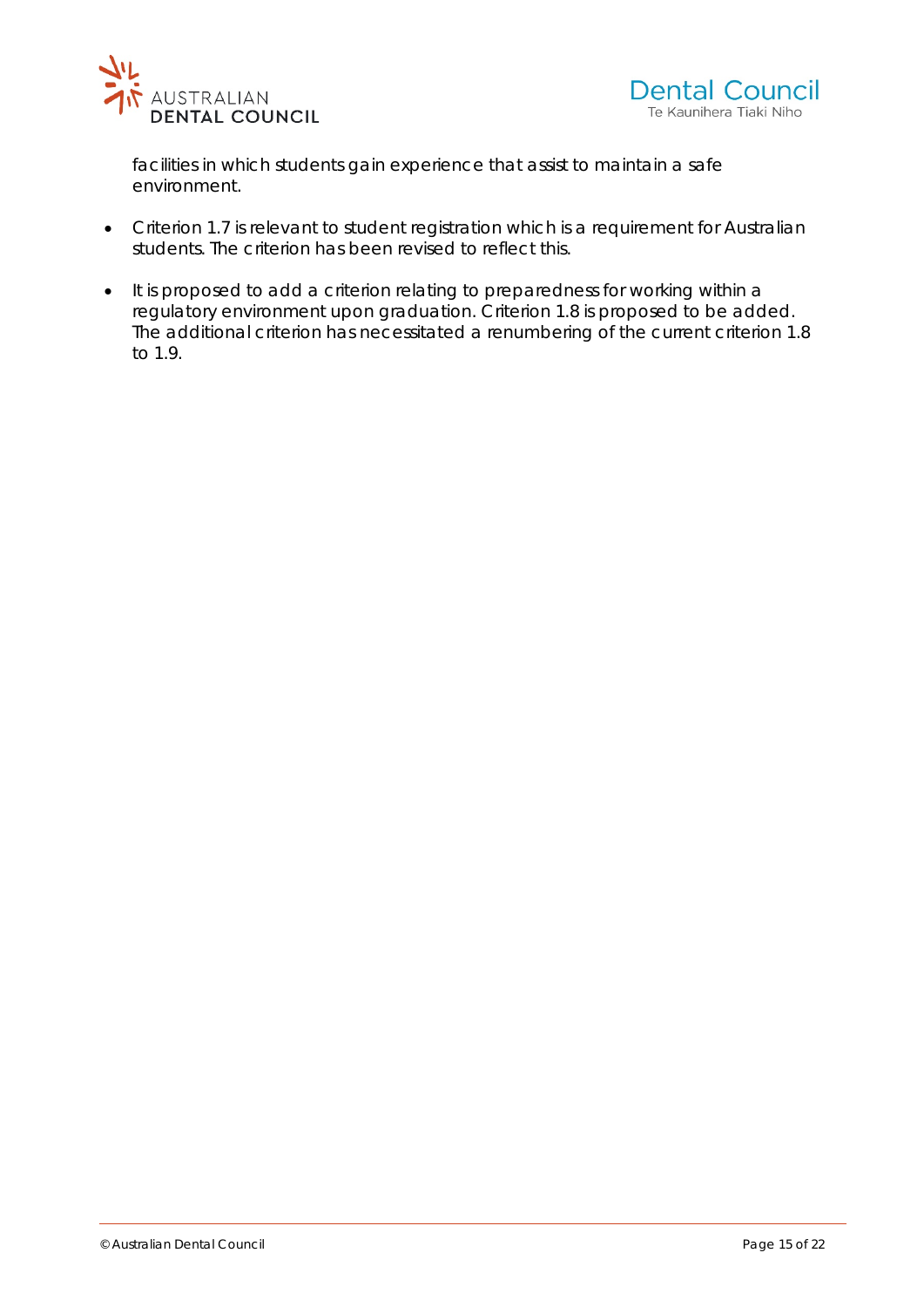



#### Standard 2 - Academic governance and quality assurance

| <b>Domain</b>                                         | <b>Standard statement</b>                                                         | Criteria                                                                                                                                                                                                      |  |  |
|-------------------------------------------------------|-----------------------------------------------------------------------------------|---------------------------------------------------------------------------------------------------------------------------------------------------------------------------------------------------------------|--|--|
| 2. Academic<br>governance<br>and quality<br>assurance | 2. Academic<br>governance and<br>quality assurance<br>processes are<br>effective. | 2.1<br>The provider has robust program can<br>demonstrate academic governance<br>arrangements are in place for the<br>program of study that and includes<br>systematic monitoring, review and<br>improvement. |  |  |
|                                                       |                                                                                   | 2.2 Quality improvement processes use<br>student and other evaluations, internal<br>and external academic and professional<br>peer review to improve the program.                                             |  |  |
|                                                       |                                                                                   | 2.2<br>Students, patients, dental consumers,<br>and internal and external academic,<br>and professional peers contribute to the<br>program's design, management and<br>quality improvement.                   |  |  |
|                                                       |                                                                                   | There is relevant external input to the<br><u>2.3—</u><br>design and management of the<br>program, including from representatives<br>of the dental professions.                                               |  |  |
|                                                       |                                                                                   | 2.4 2.3 Mechanisms exist for responding<br>within the curriculum to contemporary<br>developments in clinical practice and<br>health professional education.                                                   |  |  |

#### **Commentary**

- Following work undertaken to identify potential overlap and duplication between the Higher Education Standards Framework used to assess higher education programs in Australia and the ADC/DC(NZ) Standards, it is proposed to revise Criterion 2.1 to focus on monitoring, review and quality assurance at the **program level**, rather than governance arrangements of the wider educational institution.
- It is proposed to combine criteria 2.2 and 2.3, as there is often an overlap in evidence submitted by providers to address these criteria. A requirement to include input from patients and dental consumers has been included into this criterion.
- Criterion 2.3 has been extended to include contemporary developments in clinical practice. It is important for the curriculum to reflect contemporary developments in both clinical practice and knowledge to ensure readiness to practice.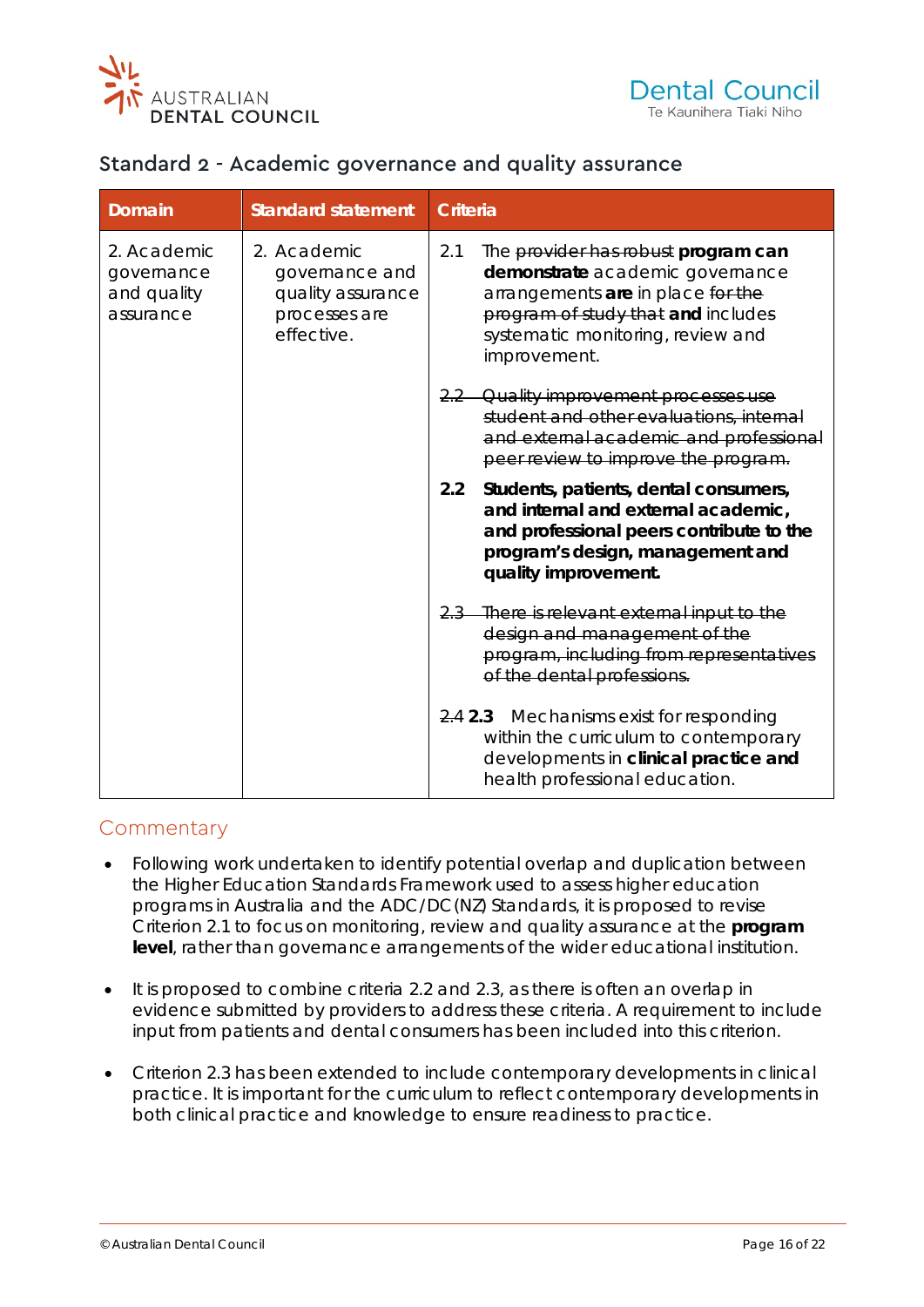



# Standard 3 – Program of study

| <b>Domain</b>                                                                                                                                                                  | <b>Standard statement</b> | <b>Criteria</b>                                                                                                                                                            |                                                                                             |                                                                                                            |
|--------------------------------------------------------------------------------------------------------------------------------------------------------------------------------|---------------------------|----------------------------------------------------------------------------------------------------------------------------------------------------------------------------|---------------------------------------------------------------------------------------------|------------------------------------------------------------------------------------------------------------|
| 3. Program of<br>3. Program design,<br>study<br>delivery and<br>resourcing<br>enable students<br>to achieve the<br>required<br>professional<br>attributes and<br>competencies. |                           | 3.1                                                                                                                                                                        | A coherent educational philosophy<br>informs the program's of study design<br>and delivery. |                                                                                                            |
|                                                                                                                                                                                |                           |                                                                                                                                                                            | 3.2                                                                                         | Program learning outcomes address all<br>the relevant attributes and required<br>professional competencies |
|                                                                                                                                                                                | 3.3                       | The quality, and quantity and variety of<br>clinical education is sufficient to produce<br>a graduate competent to practice<br>across a range of settings.                 |                                                                                             |                                                                                                            |
|                                                                                                                                                                                | 3.4                       | Learning and teaching methods are<br>intentionally designed and used to<br>enable students to achieve the required<br>learning outcomes.                                   |                                                                                             |                                                                                                            |
|                                                                                                                                                                                | 3.5                       | Graduates are competent in research<br>literacy for the level and type of the<br>program.                                                                                  |                                                                                             |                                                                                                            |
|                                                                                                                                                                                | 3.6                       | Principles of inter professional learning<br>and practice are embedded in the<br>curriculum.                                                                               |                                                                                             |                                                                                                            |
|                                                                                                                                                                                | 3.6                       | Students work with and learn from and<br>about relevant dental and health<br>professions.                                                                                  |                                                                                             |                                                                                                            |
|                                                                                                                                                                                | 3.7                       | Teaching staff are suitably qualified and<br>experienced to deliver the units that they<br>teach their educational responsibilities.                                       |                                                                                             |                                                                                                            |
|                                                                                                                                                                                |                           | $3.8 -$                                                                                                                                                                    | Learning environments support the<br>achievement of the required learning<br>outcomes.      |                                                                                                            |
|                                                                                                                                                                                | 3.8                       | Learning environments and clinical<br>facilities and equipment are accessible,<br>well-maintained, fit for purpose and<br>support the achievement of learning<br>outcomes. |                                                                                             |                                                                                                            |
|                                                                                                                                                                                |                           |                                                                                                                                                                            | 3.9 Facilities and equipment are accessible,<br>well maintained, fit for purpose and        |                                                                                                            |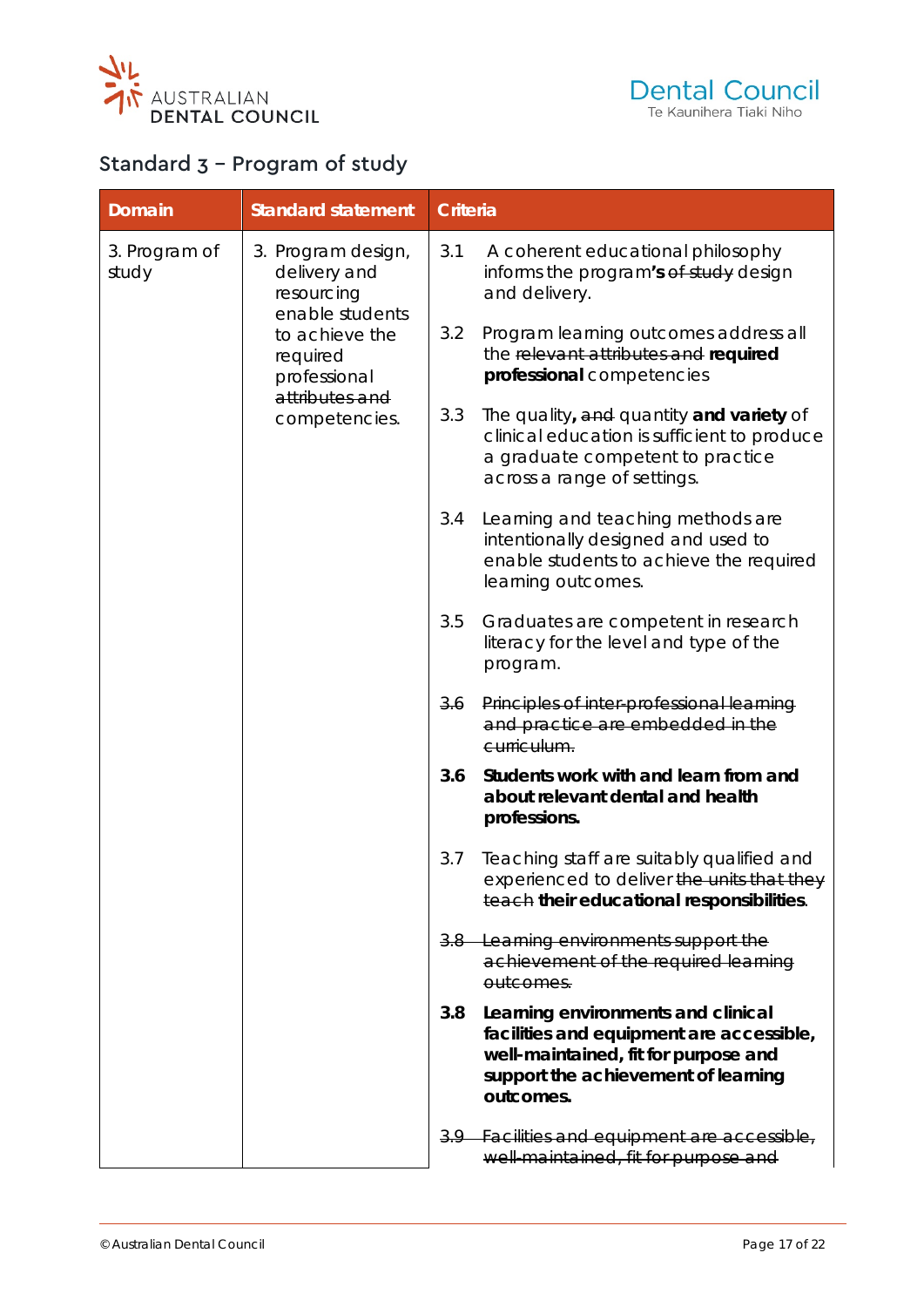

| support the achievement of learning<br><del>outcomes.</del>                                                                                                                                                                                                                                                                                     |
|-------------------------------------------------------------------------------------------------------------------------------------------------------------------------------------------------------------------------------------------------------------------------------------------------------------------------------------------------|
| 3.9 3.10 Cultural competence is articulated<br>clearly, integrated within in the program<br>and assessed, clearly articulated as<br>required disciplinary learning outcomes:<br>this includes Aboriginal, Torres Strait<br>Islander and Maori cultures to ensure<br>students are equipped to provide care to<br>diverse groups and populations. |
| 3.10 3.11 The dental program has the<br>resources to sustain the quality of<br>education that is required to facilitate<br>the achievement of the necessary<br>attributes and competencies.                                                                                                                                                     |
| 3.11 Access to clinical facilities is assured, via<br>formal agreements as required, to<br>sustain the quality of clinical training<br>necessary to achieve the relevant<br>professional competencies.                                                                                                                                          |

#### Commentary

- It is suggested that the words '**and variety'** is incorporated within criterion 3.3 to produce a graduate competent to practice across their scope of practice within a range of settings. Ensuring that students are provided with the range of cases required to develop competency is a focus for assessors.
- Criterion 3.6 has been revised to ensure graduates are prepared to work with other members of the dental team as well as with other health practitioners providing care.
- The proposed revision of criterion 3.7 is to acknowledge different program structures accredited by the ADC/DC(NZ). The proposed wording aims to capture the differing elements of didactic, clinical, supervision and research incorporated within accredited programs, whilst reflecting that programs offered by different provider types use different terminology.
- There is often an overlap in evidence submitted for criteria 3.8 and 3.9 and a lack of clarity as to how they differ. It is proposed to combine these two criteria.
- Criterion 3.10 [now 3.9] has been reworded in light of the proposed specific Standards for cultural safety / cultural competence relating to Aboriginal and Torres Strait Islander Peoples of Australia and Māori in New Zealand. The criterion addresses other diverse groups and populations which as highlighted in the consultation document are common in Australia and New Zealand.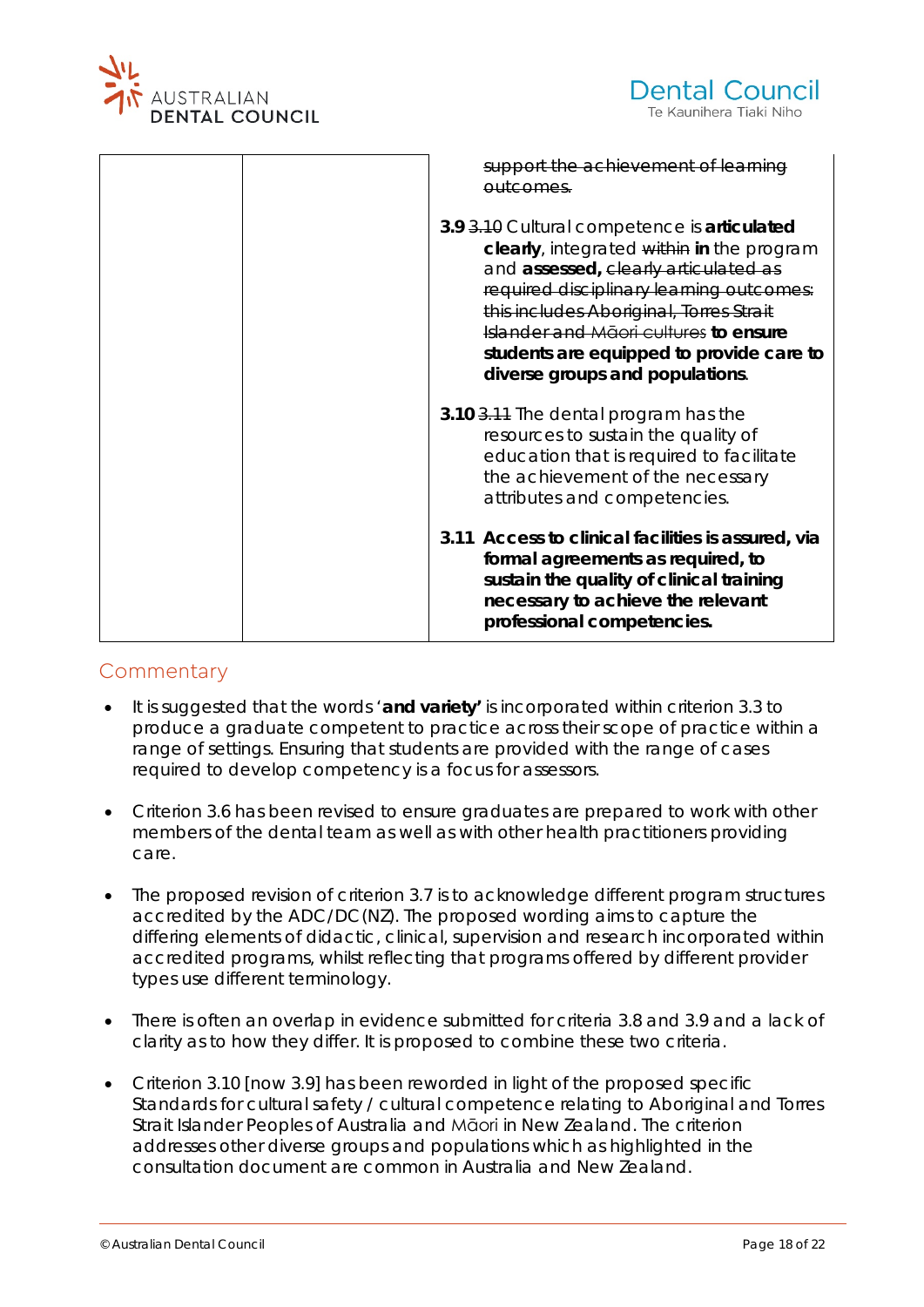



• Criterion 3.11 is proposed to provide reassurance as to the ongoing availability of clinical opportunities that students require to demonstrate they have achieved the required professional competencies.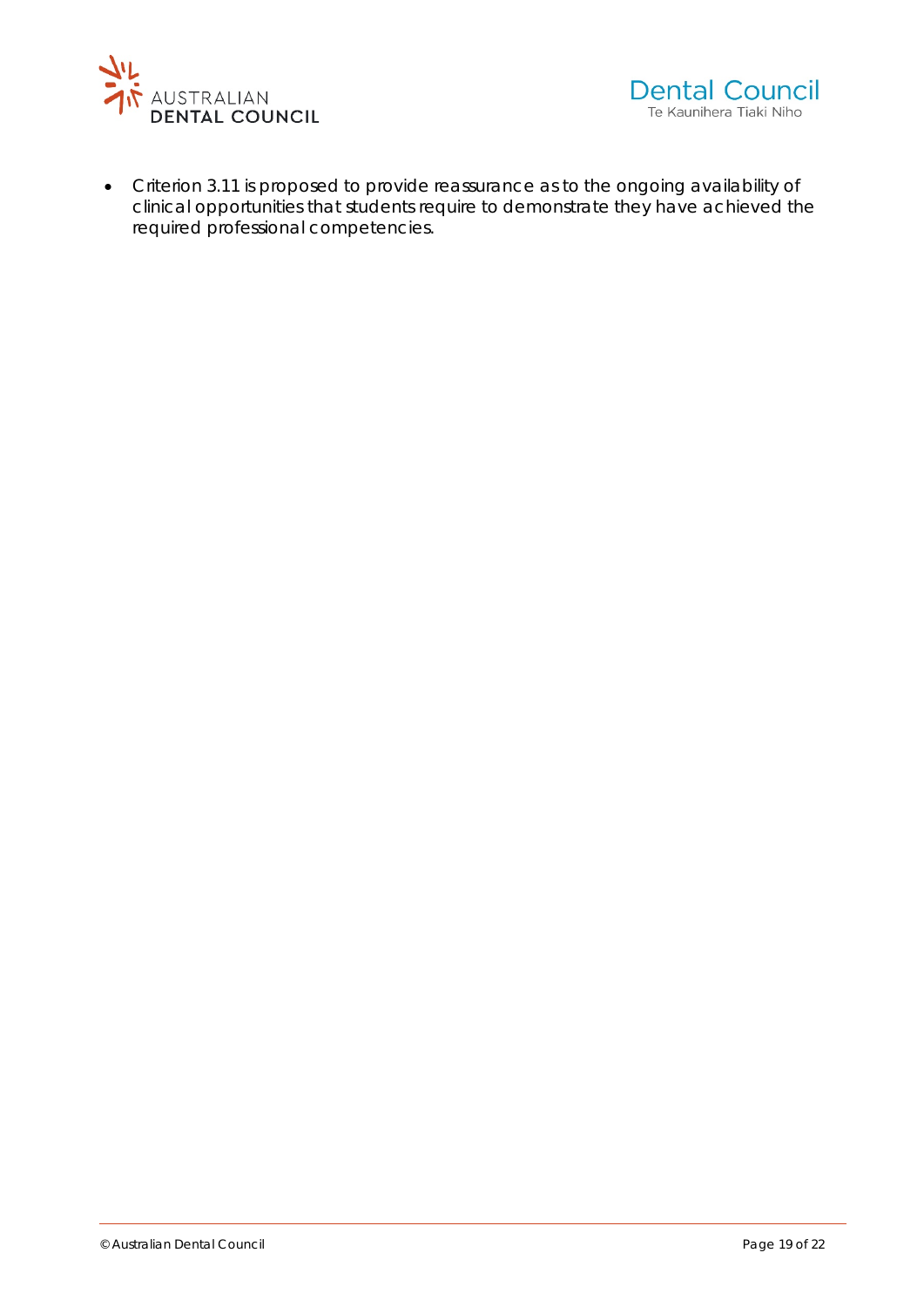



## Standard 4 – The student experience

| Domain                                                                                                                               | <b>Standard statement</b> | <b>Criteria</b>                                                                                                    |                                                                                                       |
|--------------------------------------------------------------------------------------------------------------------------------------|---------------------------|--------------------------------------------------------------------------------------------------------------------|-------------------------------------------------------------------------------------------------------|
| 4. The student<br>4. Students are<br>provided with<br>experience<br>equitable and<br>timely access to<br>information and<br>support. |                           | 4.1                                                                                                                | Course information is clear and<br>accessible.                                                        |
|                                                                                                                                      |                           | 4.2                                                                                                                | Admission and progression requirements<br>and processes are fair and transparent.                     |
|                                                                                                                                      |                           | 4.3                                                                                                                | Students have access to effective<br>grievance and appeals processes.                                 |
|                                                                                                                                      | 4.4                       | The <b>program</b> provider identifies and<br>provides support to meet the academic<br>learning needs of students. |                                                                                                       |
|                                                                                                                                      | 4.5                       | Students are informed of and have<br>access to personal support services<br>provided by qualified personnel.       |                                                                                                       |
|                                                                                                                                      |                           | 4.6                                                                                                                | Students are represented within the<br>deliberative and decision making<br>processes for the program. |
|                                                                                                                                      |                           | 4.7                                                                                                                | Equity and diversity principles are<br>observed and promoted in the student<br>experience.            |

#### **Commentary**

• Criterion 4.4 amended for consistency with other criteria.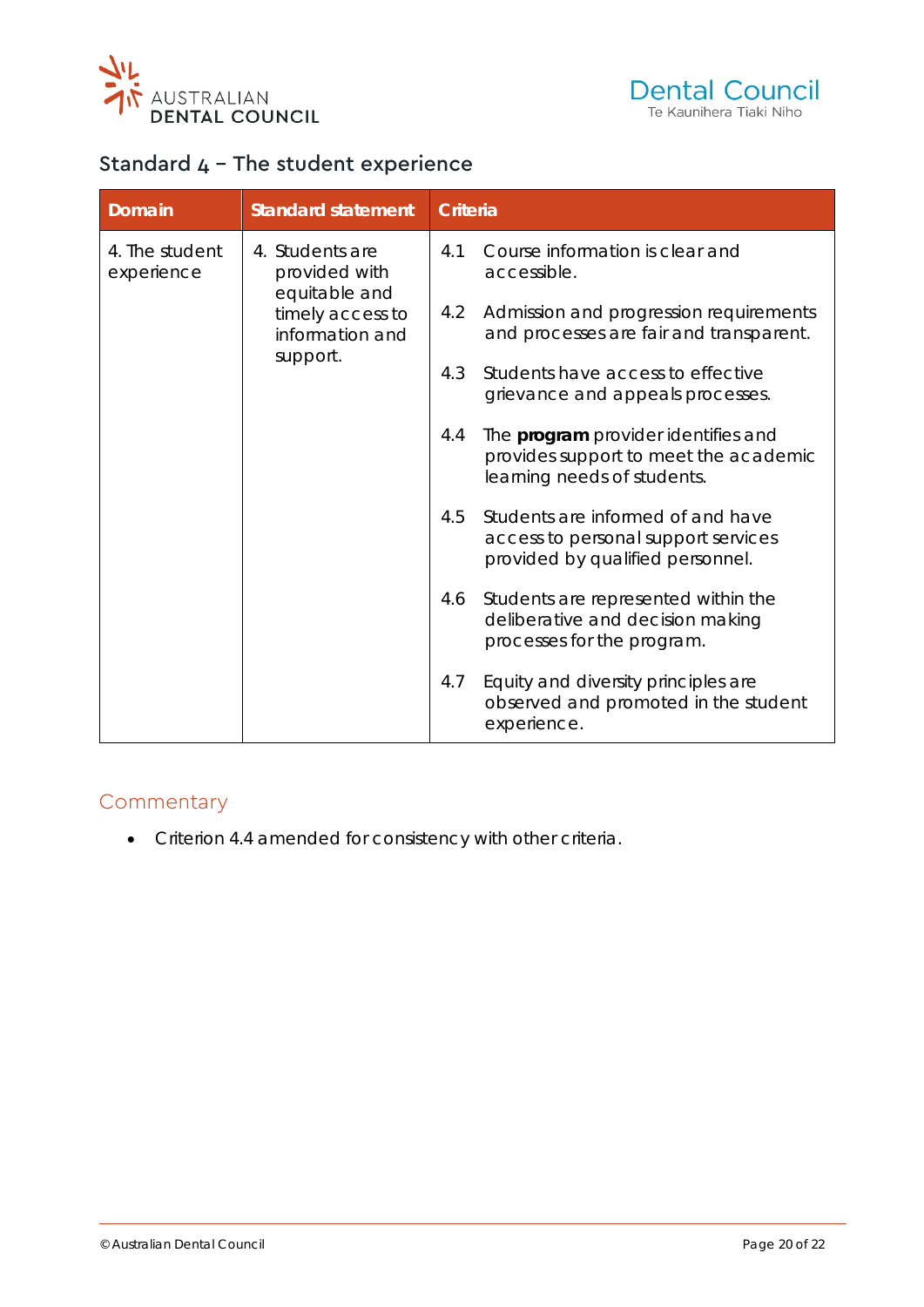



#### Standard 5 - Assessment

| <b>Domain</b>                                                                                                            | <b>Standard statement</b> | <b>Criteria</b>                                                                                                                                                                                  |                                                                                                             |
|--------------------------------------------------------------------------------------------------------------------------|---------------------------|--------------------------------------------------------------------------------------------------------------------------------------------------------------------------------------------------|-------------------------------------------------------------------------------------------------------------|
| 5. Assessment<br>5. Assessment is fair,<br>valid and reliable<br>to ensure<br>graduates are<br>competent to<br>practise. |                           | 5.1                                                                                                                                                                                              | There is a clear relationship between<br>learning outcomes and assessment<br>strategies.                    |
|                                                                                                                          |                           | 5.2 Scope of assessment covers all learning<br>outcomes relevant to attributes and<br>competencies.                                                                                              |                                                                                                             |
|                                                                                                                          | 5.2                       | Learning outcomes are mapped to the<br>required professional competencies and<br>are assessed.                                                                                                   |                                                                                                             |
|                                                                                                                          | 5.3                       | Multiple assessment tools, modes and<br>sampling methods are used including<br>direct observation in the clinical setting.                                                                       |                                                                                                             |
|                                                                                                                          | 5.4                       | Program management and co-<br>ordination, including moderation<br>procedures A range of mechanisms<br>ensure a consistent and approach to<br>appropriate assessment and feedback<br>to students. |                                                                                                             |
|                                                                                                                          |                           | 5.5                                                                                                                                                                                              | Suitably qualified and experienced staff,<br>including external experts for final year,<br>assess students. |
|                                                                                                                          |                           | $5.6 -$                                                                                                                                                                                          | All learning outcomes are mapped to<br>the required attributes and<br>competencies, and assessed.           |

#### **Commentary**

- The revised standard statement is aimed to improve clarity as to the purpose of why assessment is a focus.
- It is proposed to delete the existing criterion 5.2 and replace it with a reworded version of criterion 5.6. The revised order also provides a better progression from criterion 5.1.
- Changes to criteria 5.3 and 5.4 are designed to apply more broadly.
- Changes to criterion 5.4 capture not only moderation of assessment, but aim to also be inclusive of other practices that are used to ensure assessment is consistently applied and that feedback is appropriate to assist in student learning.